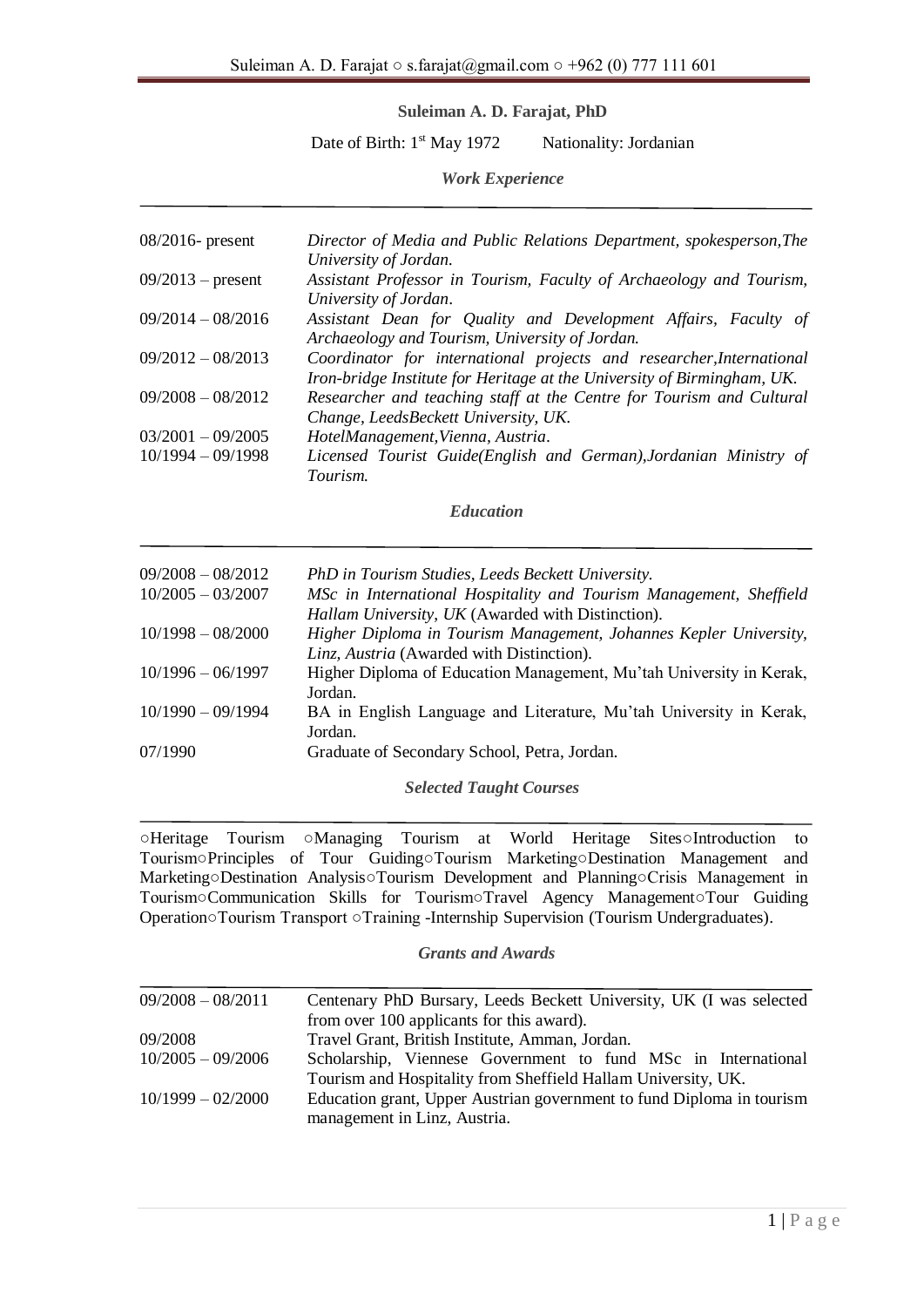| <b>Consultancies, Workshops and Project Management</b> |  |  |  |
|--------------------------------------------------------|--|--|--|
|--------------------------------------------------------|--|--|--|

| 2017 | Specialist lecture on Jordan's heritage and tourism delivered to visiting<br>American scholars from Mississippi State University, US, as part of their<br>study tour in Jordan.                                                                                                                                                                                                                                                                                                                                                                     |
|------|-----------------------------------------------------------------------------------------------------------------------------------------------------------------------------------------------------------------------------------------------------------------------------------------------------------------------------------------------------------------------------------------------------------------------------------------------------------------------------------------------------------------------------------------------------|
| 2016 | Public lecture entitled "Claiming the Past: Petra's Tourism and<br>Contested Identity", Centre for the British Research in the Levant<br>(CBRL).                                                                                                                                                                                                                                                                                                                                                                                                    |
| 2015 | Education and Heritage: The Role of Jordanian Universities and NGOs,<br>a workshop as part of the ICHAJ, 13 <sup>th</sup> International Conference on<br>History and Archaeology of Jordan, Princess Sumaya University,<br>Amman, Jordan.                                                                                                                                                                                                                                                                                                           |
| 2013 | Petra Tourism Campaign Coordinator: Liaising with stakeholders<br>involved in tourism in Petra in order to raise awareness and foster<br>responsible attitudes, behaviours, initiatives and actions with tourists,<br>representatives of the tourism industry, Park authorities, governmental<br>bodies and other key stakeholders involved in tourism in Petra.<br>Professional<br>training on destination<br>management<br>and<br>marketingforemployees from the Libyan Ministry of Tourism and<br>Philadelphia Consultancy group, Amman, Jordan. |
| 2012 | Tourism expert member for the consortium of Engicon Jordan and<br>Turath for the Wadi Mousa Centre Development Project, Jordan.                                                                                                                                                                                                                                                                                                                                                                                                                     |
| 2010 | Keynote speaker: Who is the cultural tourist? Kosice Interface 2013,<br>European Capital of Culture, Kosice, Slovakia.<br>Keynote speaker: <i>Destination management and marketing</i> ", ITF<br>Slovakiatour Fair, Bratislava, Slovakia.                                                                                                                                                                                                                                                                                                           |

*Co-organization and Management of Conferences and workshops*

| 2014 | I organised a symposium on tourism research in Jordan to discuss<br>challenges and opportunities related to tourism research in Jordan. The<br>event was attended by a large numbers of people from academia, private<br>and public sector.                                                                                                                                                                                                              |
|------|----------------------------------------------------------------------------------------------------------------------------------------------------------------------------------------------------------------------------------------------------------------------------------------------------------------------------------------------------------------------------------------------------------------------------------------------------------|
| 2009 | I co-organised a major international conference in Amman, Jordan:<br>Traditions and Transformations: Tourism, Heritage and Cultural<br>Change in the Middle East and North Africa Region, Amman, Jordan.<br>This event, together with my ongoing research and work in Jordan has not<br>only widened my private and public sector networks there but also has<br>enabled me to build ties with international institutions including<br>UNESCO and UNWTO. |
| 2009 | Expert Presentation, on Destination Management: The Case of Jordan.<br>World Travel Market, London.                                                                                                                                                                                                                                                                                                                                                      |
| 2008 | Collaborator with Professor Mike Robinson onArchaeology's Role in<br>Tourism Development (Jordan), project funded by the Council for British<br>Research in the Levant (CBRL).                                                                                                                                                                                                                                                                           |
| 2007 | Advisor and representative for AVIAREPS Group of the Jordan Tourism<br>Board, International Fair for Holiday, Travel and Leisure, Vienna,<br>Austria.<br>Representative for AVIAREPS Group of the Jordan Tourism Board,<br>International Fair for Holiday, Travel and Leisure, Linz, Austria.                                                                                                                                                            |